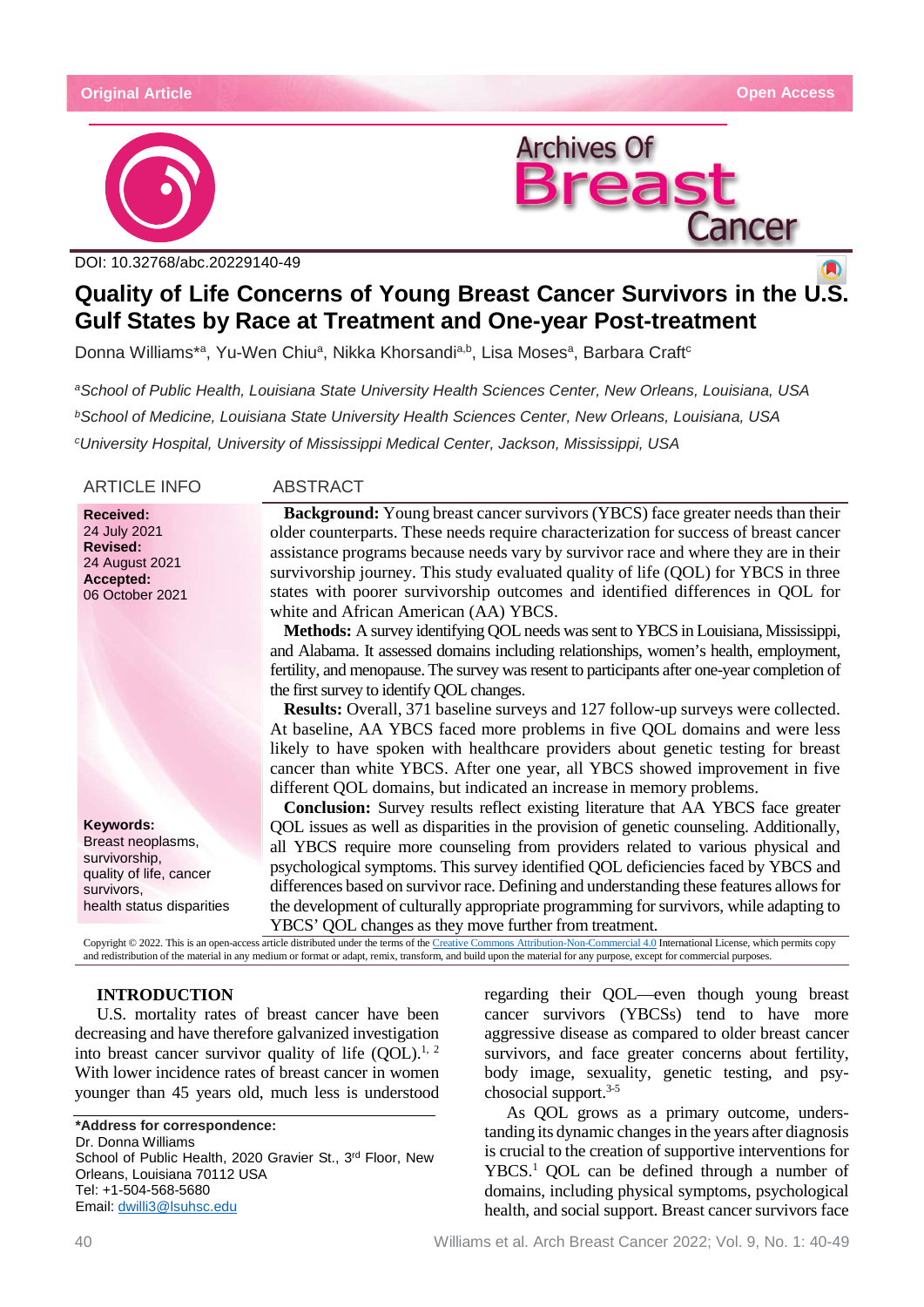

a range of physical side effects including hot flashes, premature menopause, infertility, fatigue, weight gain, and sleep disturbances.6 Psychological and social stressors of breast cancer survivors include concern for disease recurrence, a changing body image, a decrease in social support network size, and sexual difficulties in relationships.<sup>7-10</sup> While QOL is lower in YBCS compared to older breast cancer survivors, the differing needs requirements for the younger cohort include greater concerns about self-esteem, future work opportunities, financial difficulties, concern for cancer recurrence, depressive symptoms, and fertility issues. $11,12$ 

Differences in QOL are not only found in various age cohorts of breast cancer survivorship, but also in different races. African American (AA) breast cancer survivors have a higher level of emotional adaptation to their cancer diagnosis and fewer symptoms of sexual dysfunction, but more concerns with a changing body image and lower emotional well-being when compared to white breast cancer survivors.13,14 Unfortunately, AA YBCSs continue to be overlooked for the developpment of resources and social support and require further understanding of QOL needs to provide appropriate assistance.15

QOL has also been shown to improve as the time from diagnosis increases for the breast cancer survivor, especially in physical function, pain, and body image.7,16 However, follow-up with breast cancer survivors at three- and five-years cancer-free has identified decreases in survivors' social support and interpersonal rela-tionships.7,17 While YBCS face a poorer QOL as com-pared to older breast cancer survivors when they first complete treatment, they recover the deficit in overall QOL as the length of their survivorship increases.<sup>7,18</sup>

Alabama, Louisiana, and Mississippi, hereafter known as the U.S. Gulf States, represent an area of the country in dire need of cancer services, particularly for women under 45 and AA women. While all the three states were below the national average for incidence of breast cancer in the period 2012-2016, Louisiana and Mississippi ranked among the top 3 states in the U.S. for deaths from breast cancer. The U.S. Gulf States also ranked among the top ten states for deaths from breast cancer for women under 50 and deaths from breast cancer in AA women.19 These poor outcomes depict the dire need for culturally tailored survivorship support in these states.

To better inform current and future programming geared towards the U.S. Gulf States YBCS, a survey was designed for women diagnosed with breast cancer less than 46 years old in Louisiana, Mississippi, and Alabama. The survey was sent to YBCS once after their diagnosis and again one calendar year later. It evaluated measures of QOL domains including relationships, women's health, employment, fertility,

menopause, and other concerns. The goal of this investigation was to better understand the unique needs of white and AA YBCSs in the U.S. Gulf States and how they varied at one-year post-diagnosis.

# **METHODS**

This study surveyed young breast cancer survivors in Louisiana, Mississippi, and Alabama with a paper and online survey both at cancer diagnosis and one year after completion of the first survey. The survey assessed multiple components of QOL and was used to quantify differences between racial groups and cancer survivors at diagnosis and one year later.

### *Inclusion and exclusion criteria:*

Eligible participants were women diagnosed in one of the U.S. Gulf States with breast cancer between the ages of 18 and 45, spoke English, and were able to complete the survey. The Surveillance Epidemiology and End Results Program Database Management System was queried monthly for newly diagnosed, eligible women at the time of breast cancer diagnosis by browsing data from the previous 6 months.

All eligible women with contact information and their managing physician's contact information proceeded to the next enrollment step; the physician was contacted to request consent to contact their patient(s). A letter describing the study was sent to the physician asking for medical reasons explaining why the patient should not be contacted. Patient contact was permitted if the physician did not indicate that the patient should not be contacted, no response was garnered from the physician within two weeks, or if physicians also provided consent by returning a completed form. Physicians denying consent submitted the completed form, providing their reason, within two weeks.

### *Ethical consideration*

The survey and methodology for this study were approved by the Louisiana State University Health Sciences Center-New Orleans Institutional Review Board. This study complies with the Declaration of Helsinki. Informed consent for participation and publication was obtained from all the participants included in the study.

# *Measures and survey development*

Permission was attained to use and modify the Cancer Rehabilitation Evaluation System (CARES), a comprehensive assessment tool evaluating cancer patients' QOL and rehabilitation needs.<sup>20</sup> The CARES consists of 31 validated subscales. Due to the length of the CARES, only the physical, marital, psychosocial, sexual, and miscellaneous domains were used for this survey. The subscales were selected based upon formative work including review of the literature and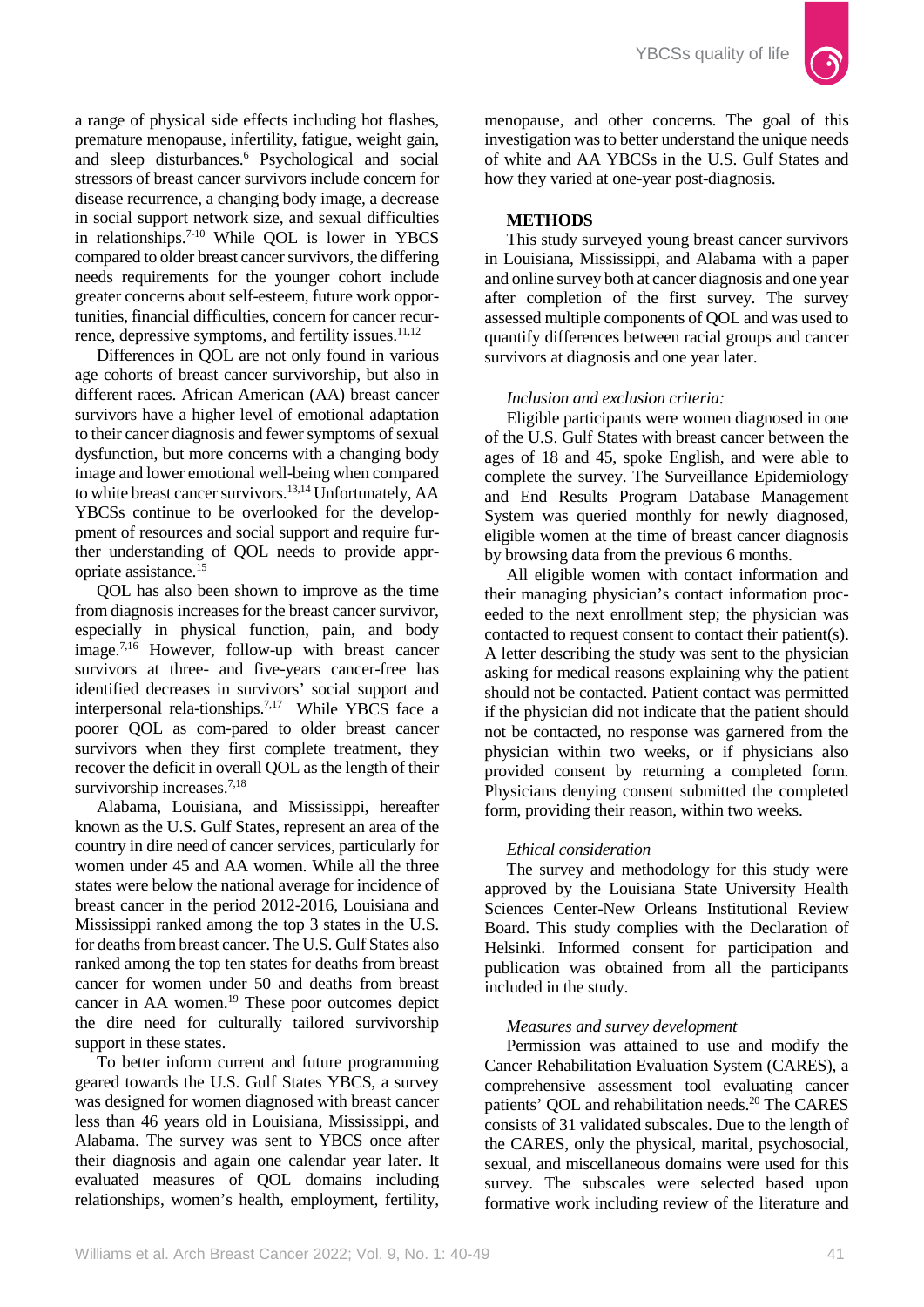

discussions with the project's community advisory board, including YBCS, caregivers, and service providers. The instructions were modified to ask how much each issue applied to participants at any time since cancer diagnosis, rather than just within the past month. As rapid case ascertainment was used, potential participants were identified shortly after their diagnosis, but could have completed the survey more than one month after diagnosis. The CARES five-point Likert scale asks how much an issue applies (0- not at all; 1- a little; 2- a fair amount; 3- much; 4- very much). The CARES does not address premature menopause, pregnancy, lymphedema, or genetic testing, which are all issues of importance to YBCS. As a result, 12 statements based on these YBCS-relevant topics were added. An openended question asking survey participants for additional concerns or comments was added.

#### *Instrument used*

The revised instrument was initially trialed with key informant groups: YBCS (N=35); community-based health and service providers (N=15); family members of YBCS (N=9). Survivors were identified through local breast healthcare and service providers. Special emphasis was placed on recruiting minority survivors. Participants received \$20 for completing the draft survey.

#### *Data Collection*

Data was mainly collected on paper surveys. However, to increase participation rates, an online option was provided via an online link. Study subjects could also complete the survey by telephone by contacting the study coordinator or by selecting this option when contacted by phone for follow-up if they had not returned a completed survey.

Once physician consent requirement was met, the potential participant was mailed a survey packet, which included:

- An invitation letter;
- Survey questionnaire (IRB-approved);
- Informed consent form (The patient was not required to sign unless she chose to as a waiver of informed consent and HIPAA was obtained);
- A postage paid, self-addressed, business reply envelope.

The online survey differed only by prompting the participant to enter her ID number listed on the invitation letter. The mailed paper survey in the invitation packet contained an ID number, a brief description of the program, and the program's website.

If there was no response to the survey packet after two weeks, the potential participant was contacted by phone to assess whether she received the packet and answer any questions she may have. The YBCS was then encouraged to complete the baseline survey either over the phone or online by visiting the study's website. If the YBCS did not answer, she was contacted again by phone two weeks later (maximum of two recruitment phone calls). The initial survey packet was re-mailed (maximum of two packets) to the YBCS two weeks after the second recruitment phone call if still not completed. Any refusals to participate by potential participants prevented further attempts to contact them.

The survey methodology in Mississippi followed the one used in Louisiana with a few exceptions. Consent from physicians was not required, so consent packets were mailed directly to identified YBCS. Passive consent was not allowed, and participants were required to return a signed consent before receiving the survey. The follow-up survey implemented the same procedures as the baseline survey, starting from the step of mailing out the survey packet through followup calls starting one year after completion of the original survey to better understand how these needs have changed. The follow-up survey is referred to as the "post-survey" in the remainder of this paper. In Alabama, the survey was only available online through the U.S. Gulf States Young Breast Cancer Network (GSYBCSN) website.

#### *Data analysis*

Since the surveys were sent to the respondents at both a baseline and one-year interval, the sample size calculation was conducted by assuming a statistical significance level of 0.05, a paired t-test with 90% power to detect statistically significance difference on the variables of interest: "working" and "ability". According to our estimates, we needed a sample size of 89 to detect a difference of 0.532 between pre- and post-survey for "working" and a sample size of 131 to detect a difference of 0.416 between pre- and postsurvey for "ability". If we adopt power of 80%, the minimum sample size requirements drop to 67 and 98, respectively. Therefore, we concluded that with a sample size of 127, we have enough power to detect statistically significance differences in the variables of interest between pre-and post-surveys.

Descriptive statistics were used to characterize the distribution of demographic characteristics, relationships, women's health, employment, fertility, menopause, and other concerns for the YBCS. The number of YBCS that chose to omit responding to questions is listed in the data tables as "missing". Problems faced by YBCS were assessed using the Student's t-test or the Chi-square test, as appropriate. To compare the follow-up survey with the baseline survey, a paired t-test was used to compare scaled variables while McNemar's test was used for categorical variables. All *P* values were two-sided and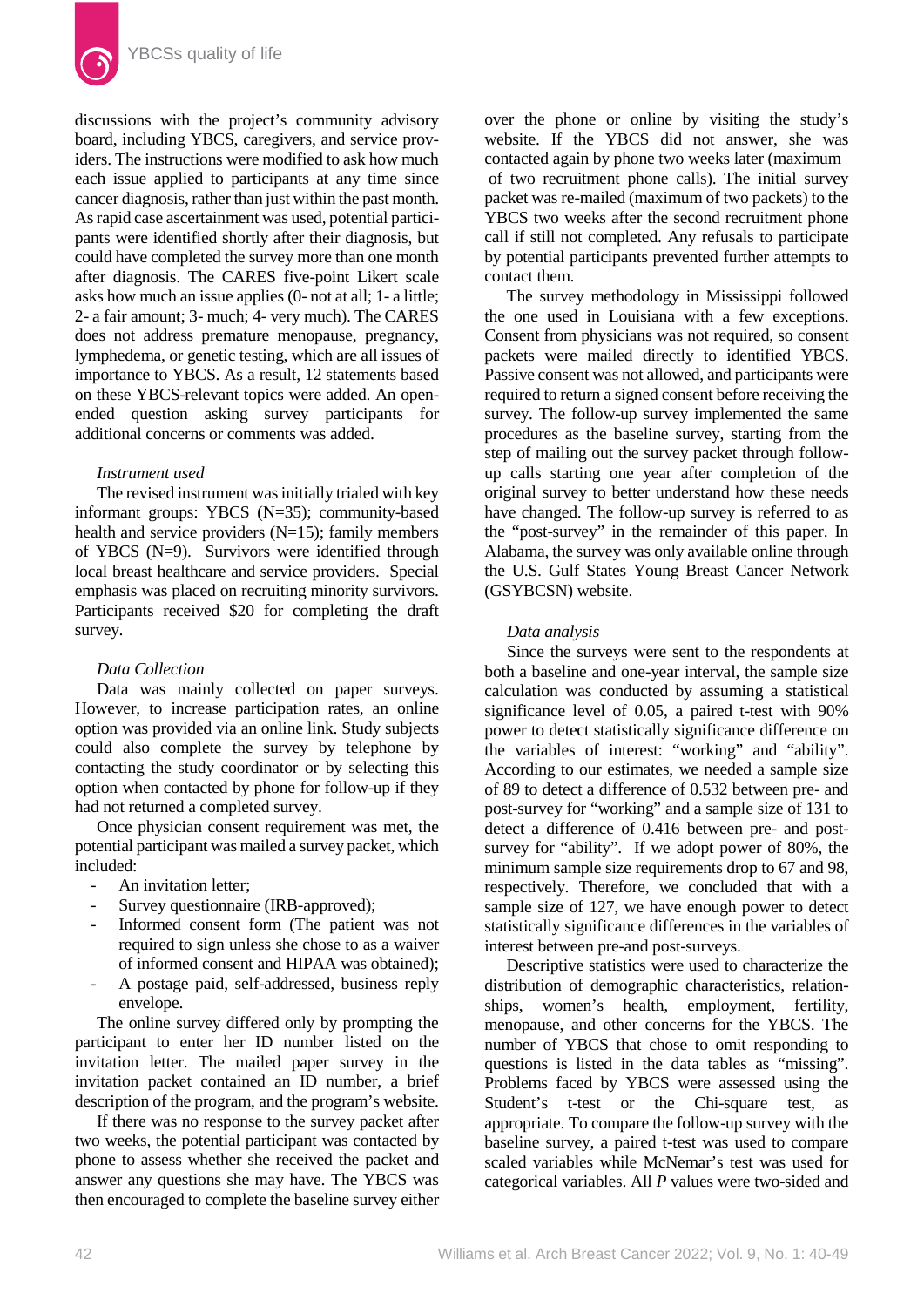

analyses were conducted using IBM SPSS Statistics 25. Significant differences were identified at P≤0.05.

# **RESULTS**

The surveys were conducted between January 2016 and July 2018. In Louisiana, the initial search for eligible women resulted in 671 patients. Of those, 30 were deemed ineligible because they were from out of the state, deceased, or requested not to be contacted. One physician asked that one patient not be contacted. A resulting 640 women received the survey materials for participation. Of those, 286 (45%) completed the paper or online survey. In addition, four paper surveys were collected during a local support group meeting for a total of 290 survey

participants from Louisiana, 78.2% of all survey participants. In Mississippi, consent materials were sent to 547 women. Of those, 91 (16.6%) returned a signed consent form, and 73 completed the survey (19.7% of all survey participants). Alabama YBCS only had access to the survey via the GSYBCSN website and eight women completed the survey (2.2% of all participants).

At baseline, a total of 371 women completed the survey with the average age being 39.6 years (SD=4.544). The majority of participants were white  $(69.50\%)$ , followed by AA  $(25.6\%)$ , and other races (4.9%). At the time of the survey, 11.6% had attended a support group since diagnosis and only 8.4% had visited the GSYBCSN website (Table 1).

| <b>Variables</b>                                                           | <b>Number</b>  | $\frac{0}{0}$ |
|----------------------------------------------------------------------------|----------------|---------------|
| Race                                                                       |                |               |
| African American                                                           | 95             | 25.60%        |
| White                                                                      | 258            | 69.50%        |
| Other                                                                      | 18             | 4.90%         |
| Survey Type                                                                |                |               |
| Mailed Survey                                                              | 297            | 80.10%        |
| <b>Online Survey</b>                                                       | 70             | 18.90%        |
| From Supporting Group                                                      | $\overline{4}$ | 1.10%         |
| Had attended a support group since diagnosis <sup>a</sup>                  |                |               |
| Yes                                                                        | 43             | 11.60%        |
| No                                                                         | 325            | 88.30%        |
| Had visited the GSYBCSN* website before receiving the survey $\frac{b}{c}$ |                |               |
| Yes                                                                        | 31             | 8.40%         |
| N <sub>o</sub>                                                             | 338            | 91.60%        |
| Total                                                                      | 371            | 100%          |

**Table 1.** Selected characteristics of baseline survey participants.

a: missing =3; b: missing =2; \*: Gulf States Young Breast Cancer Survivor Network

Table 2 shows that AA YBCS were more likely than white YBCS to report problems in the following areas: cancer or cancer treatments causing difficulty finding work  $(2.08 \text{ versus } 1.70, \text{ P=0.06})$ , interfering with ability to work  $(2.18$  versus 1.72, P=0.02), difficulty sleeping  $(2.44 \text{ versus } 2.11, \text{ P=0.06})$ , worry about inability to self-care  $(1.74 \text{ versus } 1.42, \text{P=0.08}),$ and having financial problems (2.69 versus 1.88, P=<0.001). We observed that white YBCS were more interested in genetic testing than AA YBCS (2.68 versus  $2.05$ , P=<0.01). In addition, white YBCS were more likely to report that they had discussed genetic testing for breast cancer (94.55% versus 82.22%,  $P = < 0.01$ ) and more likely to discuss the relationship between breast cancer and menopause (65.37% versus  $54.74\%$ , P=0.07) with a healthcare provider than AA YBCS.

Among the survey participants, 127 participants completed the post-survey at one-year follow up (34%) with 113 being from Louisiana and 14 from Mississippi. About 80% were white, 17% were AA, and less than 4% were other races (data not shown). Table 3 shows that YBCS reported significant improvements in difficulties with planning (P<0.01), difficulty finding work (P<0.01, inability to do work (P<0.01), worry regarding inability to self-care  $(P=0.04)$ , and stress score  $(P=0.05)$  when comparing responses between baseline and post-surveys. However, they also experienced increased difficulty with remembering in the post-survey  $(P=0.04)$ . A race specific analysis was not conducted on follow-up surveys because the sample size was too small to yield any significant values.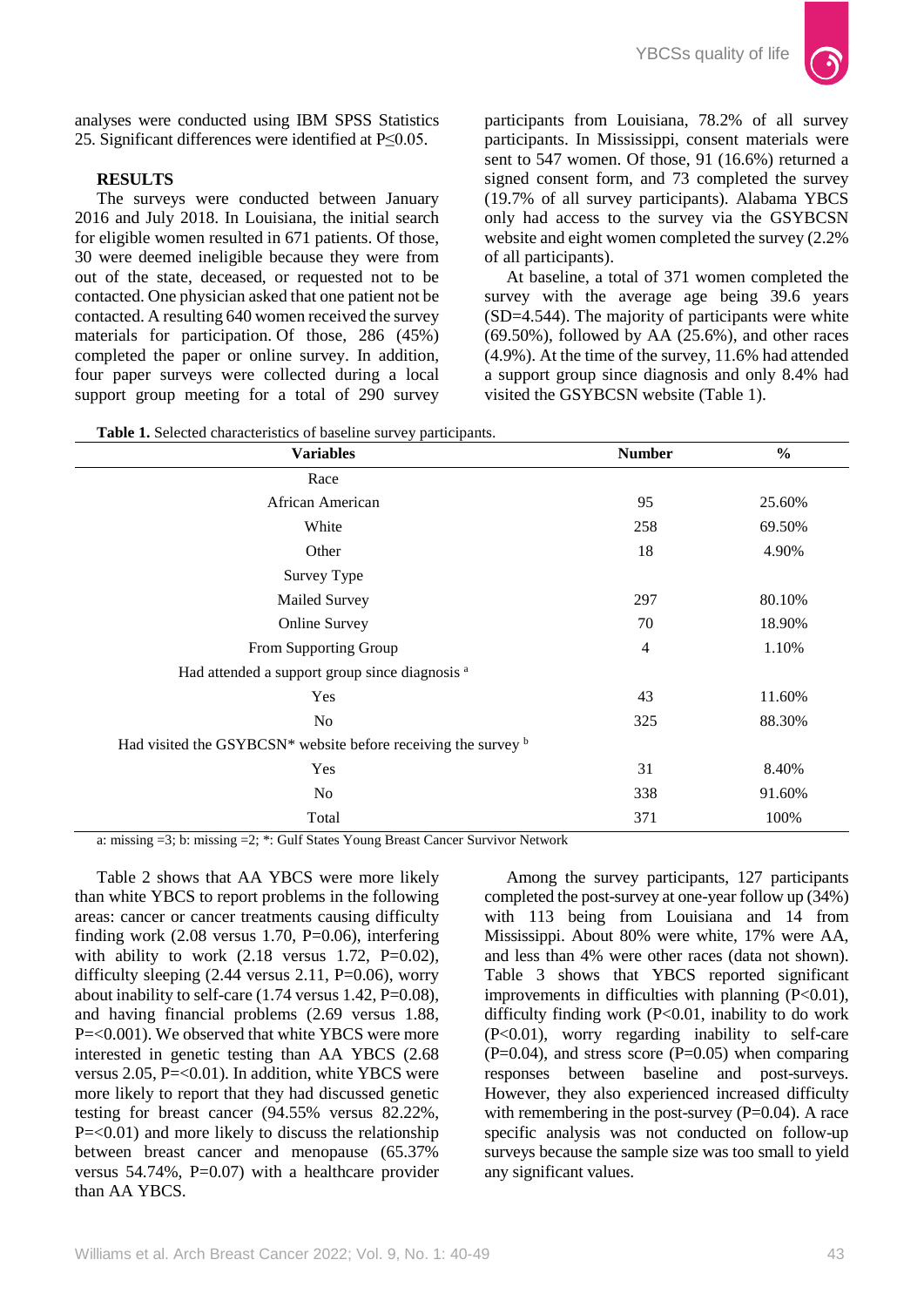|                                                                                                      | AA              | White           | ${\bf P}$  |
|------------------------------------------------------------------------------------------------------|-----------------|-----------------|------------|
|                                                                                                      | $(n=95)$        | $(n=258)$       |            |
| Cancer or cancer treatments has led to:                                                              | Mean<br>(SD)    | Mean (SD)       |            |
| Decrease in energy level <sup>a</sup>                                                                | 2.53<br>(1.265) | 2.39 (1.379)    | 0.37       |
| Difficulty with planning b                                                                           | 1.82<br>(1.516) | 1.68(1.289)     | 0.43       |
| Difficulty finding work                                                                              | 2.08<br>(1.773) | 1.70(1.485)     | 0.06       |
| Inability to work <sup>c</sup>                                                                       | 2.18<br>(1.691) | 1.72(1.463)     | 0.02       |
| Difficulty with clothes fitting c                                                                    | 1.85<br>(1.502) | 1.59(1.437)     | 0.15       |
| Embarrassed by my body                                                                               | 1.41<br>(1.608) | 1.50(1.439)     | 0.63       |
| Uncomfortable changes in my body c                                                                   | 1.97<br>(1.576) | 1.91(1.369)     | 0.74       |
| Anxiety level                                                                                        | 1.94<br>(1.515) | 2.05(1.373)     | 0.54       |
| Feeling overwhelmed                                                                                  | 2.27<br>(1.455) | 2.1(1.379)      | 0.33       |
| Difficulty sleeping                                                                                  | 2.44<br>(1.514) | 2.11 (1.379)    | 0.06       |
| Difficulty concentrating c                                                                           | 2.05<br>(1.454) | 1.89(1.293)     | 0.35       |
| Difficulty remembering                                                                               | 2.11<br>(1.440) | 2.06(1.282)     | 0.77       |
| Difficulty asking others for help                                                                    | 1.97<br>(1.567) | 1.95(1.457)     | 0.91       |
| Worry about cancer progression                                                                       | 2.06<br>(1.597) | 2.22(1.369)     | 0.39       |
| Worry about inability to self-care b                                                                 | 1.74<br>(1.586) | 1.42(1.306)     | 0.08       |
| Poor sexual attractiveness                                                                           | 2.24<br>(1.507) | 2.31(1.418)     | 0.69       |
| Financial problems                                                                                   | 2.69<br>(1.598) | 1.66(1.397)     | < 0.0<br>1 |
| Interest in genetic testing                                                                          | 2.05<br>(1.765) | 2.68(1.716)     | < 0.0<br>1 |
| Worry that other family members have a higher cancer risk d                                          | 2.40<br>(1.633) | 2.56(1.525)     | 0.41       |
| Difficulty with sexual intimacy <sup>d</sup>                                                         | 1.99<br>(1.662) | 2.11(1.495)     | 0.54       |
|                                                                                                      | N(%)            | $N(\%)$         |            |
| I have discussed the relationship between breast cancer and menopause with a<br>healthcare provider. | 52<br>(54.74%)  | 168<br>(65.37%) | 0.07       |
| I have discussed genetic testing for breast cancer with a healthcare provider.                       | 74              | 243             | < 0.0      |
|                                                                                                      | (82.22%)        | $(94.55\%)$     | 1          |

**Table 2.** Comparison for individual measures of QOL and significant factors in AA and white participants at baseline.

a: missing = 4; b: missing = 2; c: missing = 1; d: missing value = 3

# **DISCUSSION**

Healthy People 2030 contains a high-priority objective to increase the mental and physical healthrelated QOL of cancer survivors, but it recognizes

these objective lacks evidence-based interventions.<sup>21</sup> The National Action Plan for Cancer Survivorship, therefore, recommends YBCS should receive care and support through all three phases of survivorship living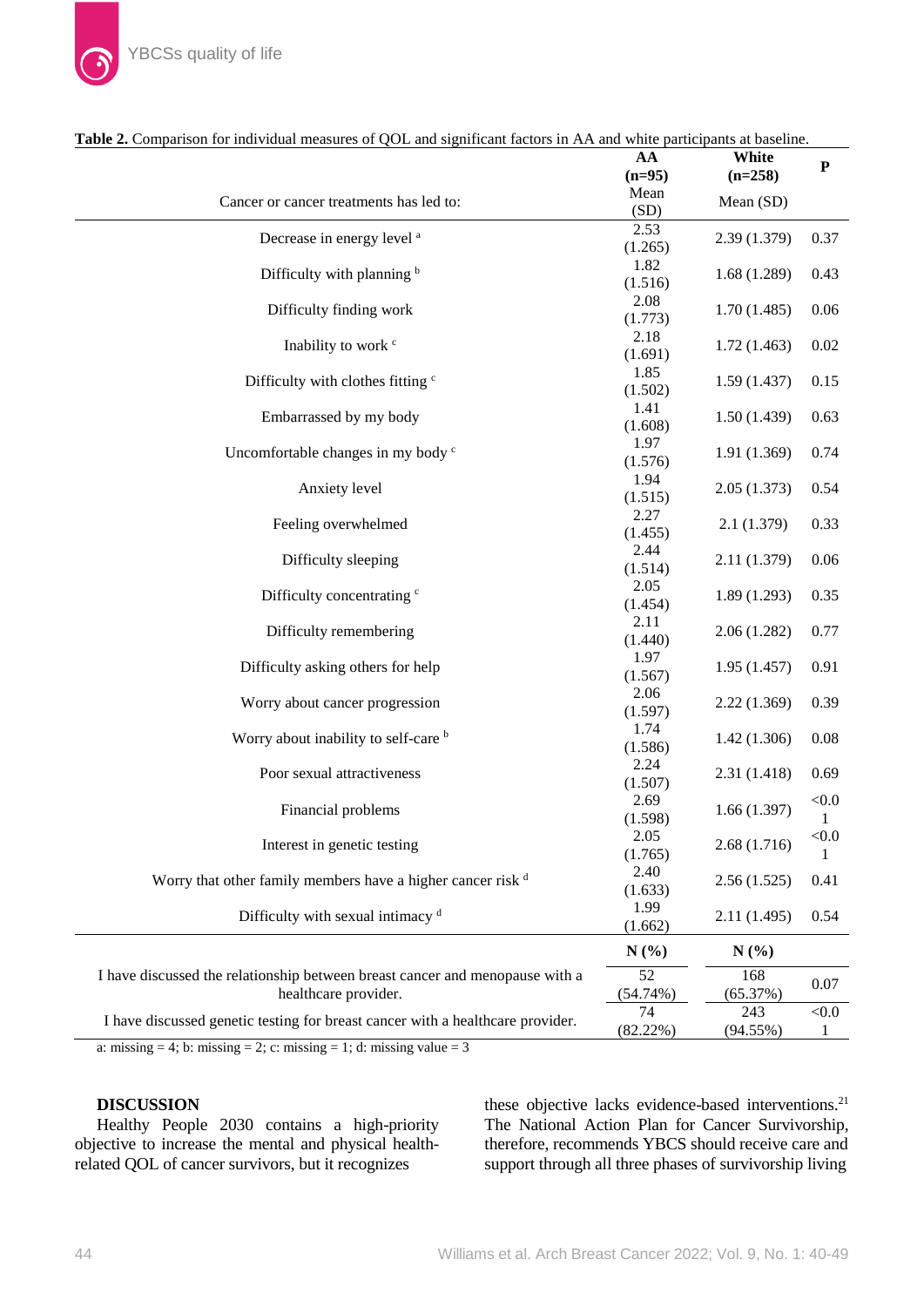

"with," "through," and "beyond" their cancer. The action plan suggests developing and disseminating culturally tailored public education programs that develop new materials where information is lacking and identify existing resources for cancer survivors to make informed decisions.<sup>22</sup>

This unique study offers an expanded understanding of the needs of young breast cancer survivors in the Gulf States, a region of the United States with not only a great need for YBCS resources, but also with a diverse survivorship population that require culturally tailored programs for effective support. To provide this programming, further understanding of the unique needs of AA YBCS is vital.

AA YBCS survey respondents reported significantly more concerns including three measures of financial/work difficulties as well as difficulty sleeping and worry about self-care. This is consistent with another study that found young AA women with breast cancer have more QOL concerns than older AA women or white women with breast cancer.<sup>15</sup> Another study looking at financial toxicity in women diagnosed with breast cancer indicated that 54.7% of AA women reported their financial status was worse off at least partly because of their cancer compared to 37.3% of white women.<sup>23</sup> While financial toxicity related to cancer treatment is an increasingly recognized concern, it is important to note that the impacts may be greater in young AA women with breast cancer than in their white counterparts. A statistically significantly lower percentage of AA women reported discussing genetic testing with their healthcare providers at baseline. This is concerning in light of studies that have shown a greater prevalence of mutations that increase the risk of breast cancer in AA women and more specifically in young AA women.<sup>24,25</sup>

|                                                             | <b>Baseline survey</b> | Post-survey    | ${\bf P}$ |  |
|-------------------------------------------------------------|------------------------|----------------|-----------|--|
| Cancer or cancer treatment has led to:                      | Mean (SD)              | Mean (SD)      |           |  |
| Decrease in energy level <sup>a</sup>                       | 2.18(1.374)            | 2.11(1.404)    | 0.66      |  |
| Difficulty with planning <sup>a</sup>                       | 1.79(1.346)            | 1.12(1.311)    | < 0.01    |  |
| Difficulty finding work b                                   | 1.75(1.527)            | 1.22(1.447)    | < 0.01    |  |
| Inability to work <sup>a</sup>                              | 1.78(1.486)            | 1.36(1.405)    | < 0.01    |  |
| Difficulty with clothes fitting b                           | 1.44(1.395)            | 1.67(1.491)    | 0.12      |  |
| Embarrassed by my body c                                    | 1.47(1.473)            | 1.58(1.415)    | 0.41      |  |
| Uncomfortable changes in my body b                          | 1.93(1.340)            | 1.84(1.445)    | 0.45      |  |
| Anxiety level                                               | 1.95(1.485)            | 1.91(1.428)    | 0.66      |  |
| Feeling overwhelmed                                         | 2.08(1.473)            | 1.89(1.503)    | 0.08      |  |
| Difficulty sleeping                                         | 1.96(1.422)            | 1.94(1.539)    | 0.90      |  |
| Difficulty concentrating                                    | 1.76(1.342)            | 1.65(1.399)    | 0.28      |  |
| Difficulty remembering                                      | 1.83(1.285)            | 2.06(1.359)    | 0.04      |  |
| Difficulty asking others for help                           | 1.91(1.509)            | 1.73(1.561)    | 0.22      |  |
| Worry about cancer progression                              | 2.20(1.420)            | 2.10(1.452)    | 0.44      |  |
| Worry about inability to self-care b                        | 1.59(1.416)            | 1.34(1.381)    | 0.04      |  |
| Poor sexual attractiveness                                  | 2.15(1.502)            | 2.17(1.495)    | 0.89      |  |
| Financial insecurity <sup>b</sup>                           | 1.74(1.514)            | 1.63(1.552)    | 0.37      |  |
| Interest in genetic testing                                 | 3.31(2.415)            | 3.55 (3.319)   | 0.53      |  |
| Worry that other family members have a higher cancer risk b | 2.52(1.527)            | 2.49(1.542)    | 0.79      |  |
| Difficulty with sexual intimacy <sup>a</sup>                | 2.24(1.504)            | 2.19(1.558)    | 0.73      |  |
| Fears about the cancer spreading <sup>e</sup>               | 2.65(1.367)            | 2.43(1.529)    | $0.10\,$  |  |
| Fears about the cancer returning f                          | 2.87(1.336)            | 2.63(1.464)    | 0.05      |  |
| Stress score                                                | 36.37 (18.620)         | 33.95 (18.616) | 0.05      |  |

**Table 3.** Comparison of individual measures of OOL at baseline and post-surveys  $(N = 127)$ .

a: missing  $= 2$ ; b: missing  $= 1$ ; c: missing  $= 3$ ; d: missing  $= 3$ ; e: missing=15; f: missing=16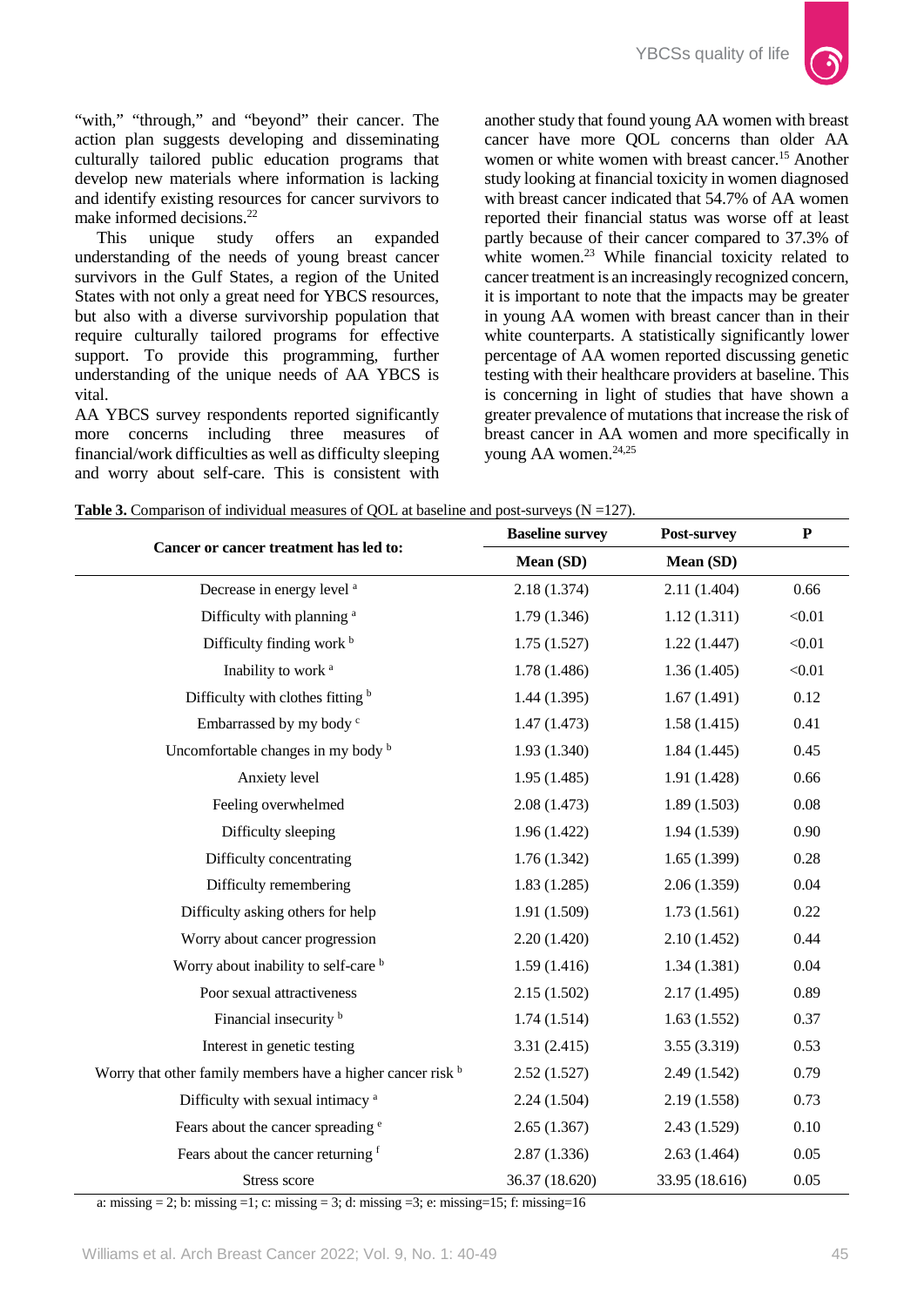At baseline, AA women rated their interest in genetic testing significantly lower than white women, possibly indicating a need for attention to education regarding genetic testing and its implications in AA women. As further support, one recent study indicated physicians are less likely to refer AA women for genetic evaluation as compared to white women.<sup>26</sup> Another study found that AA women were less likely to undergo genetic testing, but that surgeon attitudes toward genetic testing and volumes of breast cancer greatly influenced whether they were referred for genetic testing.27 These results highlight the need for regional YBCS support programs to ensure that AA survivors are being offered the appropriate counseling from their healthcare providers and to spend greater time advocating for expanded financial resources for cancer survivors.

The majority of the QOL measures remained statistically unchanged from baseline to year one for all respondents. However, the mean scores for inability to work and worry about self-care were lower at year one. As the surveys were conducted within six months of diagnosis, it is not surprising that women would be having difficulty working. Going through surgery, chemotherapy, and other treatment can pose barriers to working. One study found barriers to working while in treatment for breast cancer included symptoms, emotional distress, changes in appearance such as loss of hair, unsupportive supervisors, juggling work and treatment schedules, among other things.<sup>28</sup> At the time of the follow-up survey, many women would have completed treatment, and would likely be having far fewer of these issues.

Mean scores for difficulty remembering increased from the initial survey to the follow-up surgery. At least one study has found that breast cancer patients were more likely to report significant cognitive declines at least six months post chemotherapy.<sup>29</sup> Chemo brain, an increasingly recognized change in cognitive function after chemotherapy, is described as having difficulties remembering, concentrating, or learning new skills.<sup>30</sup> As YBCS get further from their treatment date, survivorship organizations should consider offering treatment solutions such as cognitive rehabilitation, exercise, or meditation.30

Participant responses indicated that there were significant increases in the proportion of YBCS that had looked for a job, discussed premature menopause with a healthcare provider, and visited the GSYBCSN website between the baseline and post-surveys. While eleven (8.9%) participants indicated they had looked for a job after their diagnosis at baseline,  $35$  (28.2%) indicated they had in the post-survey  $(P<0.01)$ . For discussing premature menopause, the figure was 76 at baseline (60.3%) and 92 (73.0%) in the post-survey

(P<0.01). While it is unclear if the women looking for jobs were doing so because their health had improved or because they had lost their jobs possibly because of issues related to treatment, it is encouraging that the majority of respondents reported discussing the issues of premature menopause with their healthcare provider. Of note, a statistically significantly lower percentage of AA women reported discussing premature menopause with their healthcare provider at baseline (55% of AA respondents as compared to 65% of white respondents). While the sample is small, AA women had caught up to white women at year one for discussing premature menopause (72.7% versus 73.5%). It is encouraging that these discussions are being had, although this could be the case because of complaints of symptoms of premature menopause that occurred during the treatment process. Ideally, the probability of these symptoms would be discussed when treatment decisions are being made. However, it is not known if some cursory discussions were had early in the treatment process and simply not recalled by respondents as respondents may be more focused on issues related to life or death.

In this study, virtually all eligible women in Louisiana and Mississippi had the opportunity to participate. This gave us an overall response rate of 30% of eligible population, which is well within a 5% margin of error.

Consent methods differed between Louisiana and Mississippi. In Louisiana, women received the survey along with a consent letter that explained the survey. A signed consent form was not required, and women were informed that completing and signing the survey constituted their consent. In Mississippi, a signed consent form was required before receiving the survey. Response rates differed considerably between the two states, likely because of these differences (45% versus 17%). The higher response rates in Louisiana may make these results more generalizable to this state.

There may be demographic differences in the women who responded versus those who did not. While we do not have any information on nonresponders to make this assessment, we do have information on YBCS as a group, particularly in Louisiana. We do know that, while 25% of the respondents were AA, this is lower than the percentages of the populations in Louisiana and Mississippi identified as AA (33% and 38% respectively).<sup>31</sup> Also, in the period from 2011 through 2015, 39.7% of the YBCS survivors in all three states were AA.32 This is similarly reflected in the 39.0% percent of AA YBCS in Louisiana between 2016 and 2018.33 The drop off in responses from AA women from the initial survey to the survey one year later is particularly noted. In addition, general demographic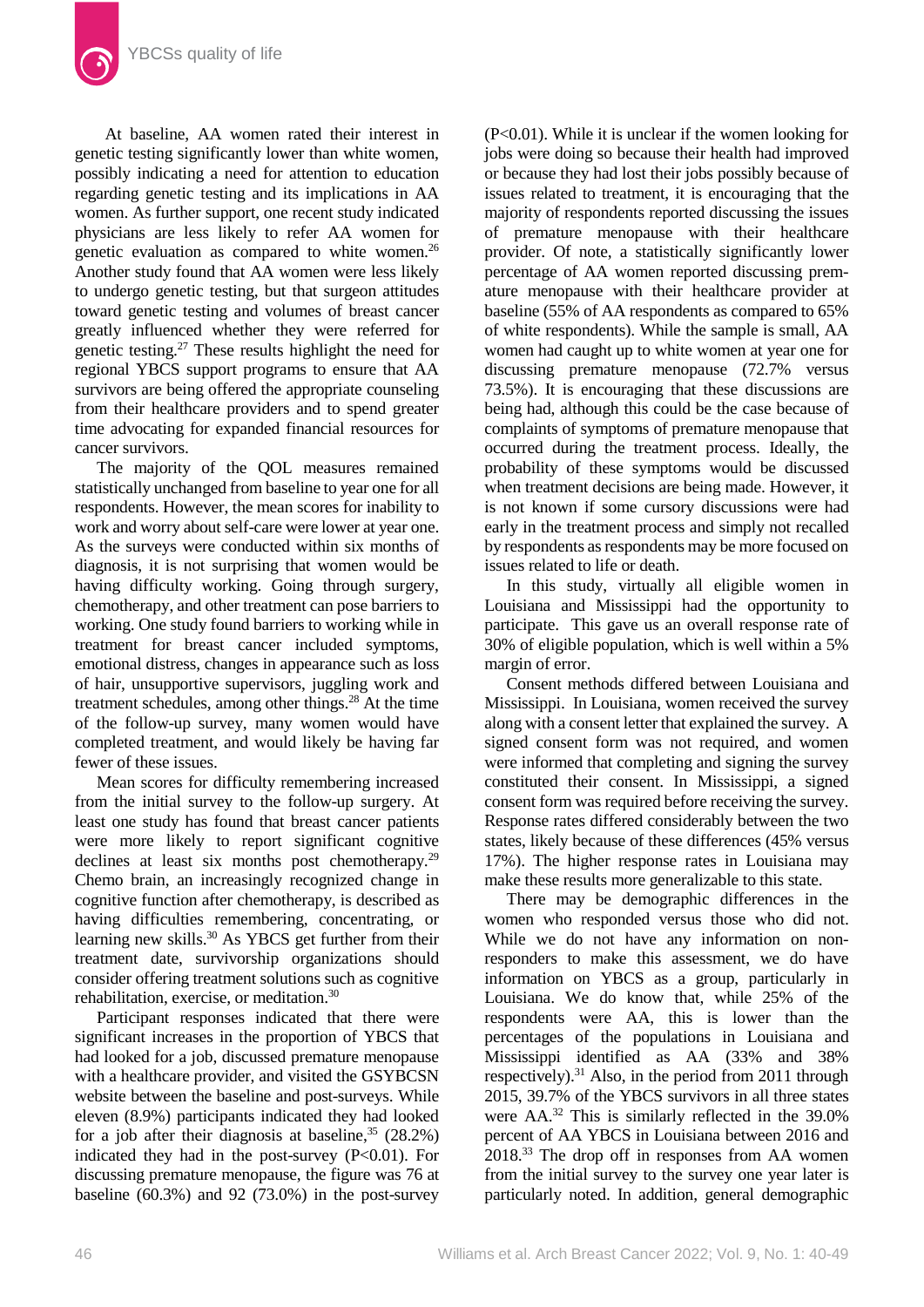

information such as education and income was not collected, so we are unable to compare responders to non-responders on these variables. This may limit the generalizability of these results. However, clearly a significant percentage of YBCS are experiencing the concerns indicated by these survey results.

When addressing QOL issues in cancer survivorship, it is important to note that young women with breast cancer face challenges that differ from their older counterparts and that these needs may differ by race. This necessitates programs that are geared to the specific needs and challenges. Due to breast cancer's lower incidence in younger women, survivorship research rarely focuses on this cohort and even more rarely evaluates the unique needs of AA YBCS, as evidenced in a recent publication. $34$  Some of these issues, such as genetic testing, symptoms of premature menopause, and chemo brain call for discussions with the healthcare provider early in the treatment process. Others, such as potential financial toxicity, suggest the need for partnerships with service organizations.

# **CONCLUSION**

This study illustrates the multiple issues related to a breast cancer diagnosis and how these issues can vary by race and from baseline to year-one post diagnosis. Additional research may be needed to determine what interventions could be effective in alleviating these issues, which may be different at baseline than at year-one post diagnosis. What is clear is that given how far treatment of breast cancer has come and the fact that many young women with breast cancer could go on to lead long, productive

### **REFERENCES**

- 1. Hsu T, Ennis M, Hood N, Graham M, Goodwin PJ. Quality of life in long-term breast cancer survivors. J Clin Oncol. 2013;31(28):3540-8. doi: [10.1200/JCO.2012.48.1903.](https://doi.org/10.1200/JCO.2012.48.1903)
- 2. National Cancer Institute. Cancer Stat Facts: Female Breast Cancer 2021 [Access date: 15 April 2021. Available from:
- [https://seer.cancer.gov/statfacts/html/breast.html\]](https://seer.cancer.gov/statfacts/html/breast.html).
- 3. Partridge AH. Cancer survivorship and the young breast cancer patient: addressing the important issues. Oncologist. 2013;18(8):e19-20. doi: [10.1634/theoncologist.2013-0300.](https://doi.org/10.1634/theoncologist.2013-0300)
- 4. Buchanan N, Roland KB, Rodriguez JL, Miller JW, Fairley T. Opportunities for public health communication, intervention, and future research on breast cancer in younger women. J Womens Health (Larchmt). 2013;22(4):293-8. doi: [10.1089/jwh.2012.4239.](https://doi.org/10.1089/jwh.2012.4239)
- 5. Cathcart-Rake EJ, Ruddy KJ, Bleyer A, Johnson RH. Breast Cancer in Adolescent and Young Adult Women Under the Age of 40 Years. JCO Oncol Pract.

lives, it compels us to continue to explore ways to address issues that lead to reduced QOL for these women.

# **ACKNOWLEDGEMENTS**

The authors wish to acknowledge each young woman with breast cancer who took the time to complete the survey, thereby making this work possible. This article is dedicated to the memory of Dr. Karen Meneses of the University of Alabama at Birmingham School of Nursing who worked closely with us until her untimely death in 2018.

### **FUNDING**

This project was supported by a grant from the Centers for Disease Control and Prevention (1U58- DP005412-01), Multiple Approaches to Increase Awareness and Support among Young Women Diagnosed with Breast Cancer.

### **ETHICAL APPROVAL**

The survey and methodology for this study were approved by the Louisiana State University Health Sciences Center-New Orleans Institutional Review Board. Informed consent for participation and publication was obtained from all the participants included in the study according to Declaration of Helsinki.

#### **CONFLICT OF INTEREST**

The authors do not have affiliations, financial agreements, or conflicts of interest to disclose as reported in the manuscript.

2021;17(6):305-13. doi: [10.1200/OP.20.00793.](https://doi.org/10.1200/OP.20.00793)

- 6. Mols F, Vingerhoets AJ, Coebergh JW, van de Poll-Franse LV. Quality of life among long-term breast cancer survivors: a systematic review. European journal of cancer. 2005;41(17):2613-9. doi: [10.1016/j.ejca.2005.05.017.](https://doi.org/10.1016/j.ejca.2005.05.017)
- 7. Bloom JR SS, Chang S, Banks PJ. Then and now: quality of life of young breast cancer survivors. Psychooncology. 2004;13(3):147-60. doi: [10.1002/pon.794.](https://doi.org/10.1002/pon.794)
- 8. Dow KH. A review of late effects of cancer in women. Semin Oncol Nurs. 1995;11(2):128-36. doi: [10.1016/s0749-2081\(05\)80020-8.](https://doi.org/10.1016/s0749-2081(05)80020-8)
- 9. Marsh S, Borges VF, Coons HL, Afghahi A. Sexual health after a breast cancer diagnosis in young women: clinical implications for patients and providers. Breast Cancer Res Treat. 2020;184(3):655- 63. doi[: 10.1007/s10549-020-05880-3.](https://doi.org/10.1007/s10549-020-05880-3.)
- 10. Gorman JR, Drizin JH, Smith E, Flores-Sanchez Y, Harvey SM. Patient-Centered Communication to Address Young Adult Breast Cancer Survivors'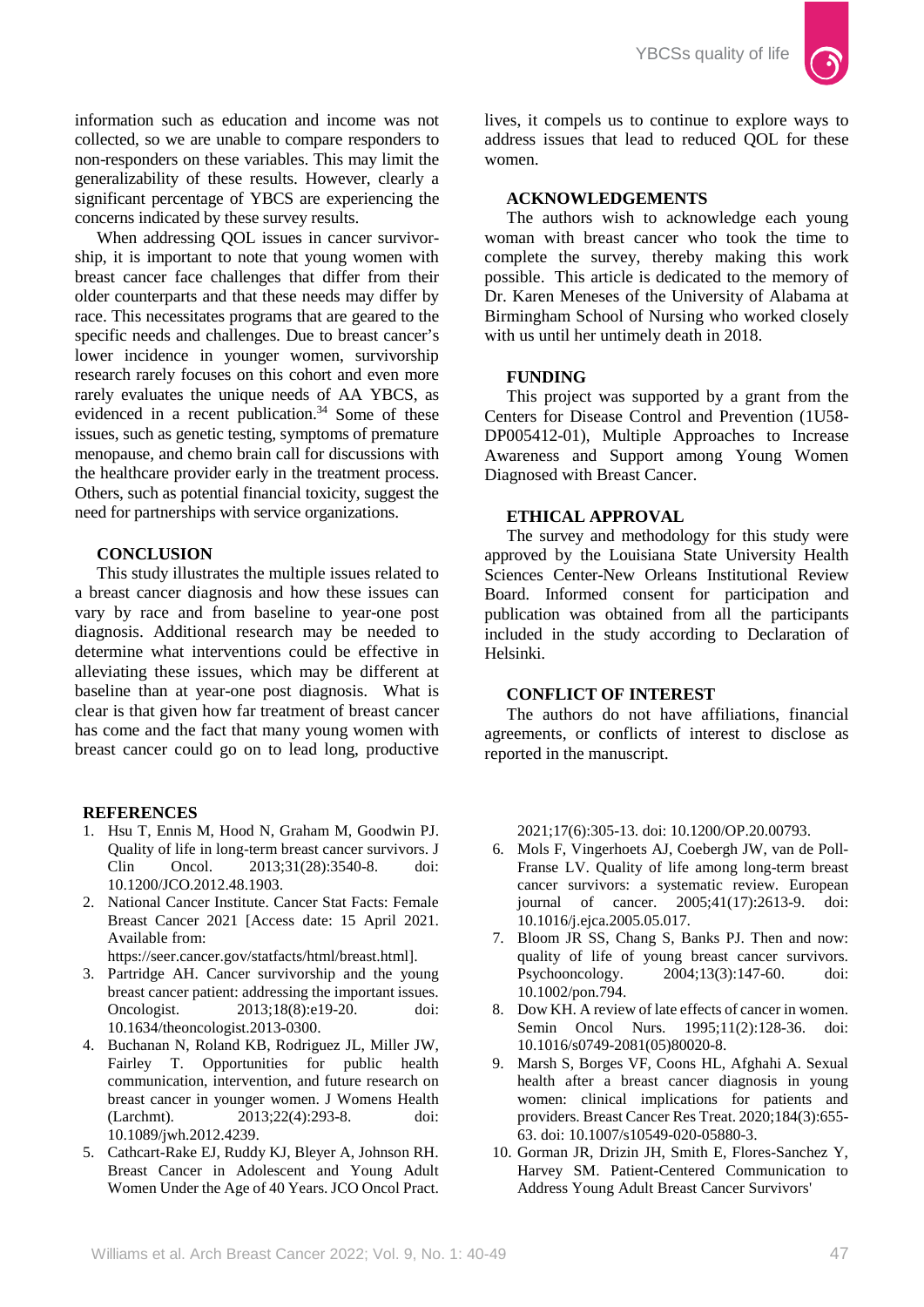Reproductive and Sexual Health Concerns. Health Commun. 2021;36(13):1743-58. doi: [10.1080/10410236.2020.1794550.](https://doi.org/10.1080/10410236.2020.1794550.)

- 11. Avis NE CS, Manuel J. Quality of life among younger women with breast cancer. Clinical Oncology. 2005;23(15):3322-30. doi: 10.1200/JCO.2005.05.130.
- 12. Howard-Anderson J, Ganz PA, Bower JE, Stanton AL. Quality of life, fertility concerns, and behavioral health outcomes in younger breast cancer survivors: a<br>systematic review. J Natl Cancer Inst. systematic review. J Natl Cancer Inst. 2012;104(5):386-405. doi: [10.1093/jnci/djr541.](https://doi.org/10.1093/jnci/djr541.)
- 13. Powe BD, Hamilton J, Hancock N, Johnson N, Finnie R, Ko J, et al. Quality of life of African American cancer survivors. A review of the literature. Cancer. 2007;109(2 Suppl):435-45. doi: [10.1002/cncr.22358.](https://doi.org/10.1002/cncr.22358.)
- 14. Northouse LL, Caffey M, Deichelbohrer L, Schmidt L, Guziatek-Trojniak L, West S, et al. The quality of life of African American women with breast cancer. Res Nurs Health. 1999;22(6):449-60. doi: [10.1002/1098-240x\(199912\)22:6<449::aid](https://doi.org/10.1002/1098-240x(199912)22:6%3c449::aid-nur3%3e3.0.co;2-a.)[nur3>3.0.co;2-a.](https://doi.org/10.1002/1098-240x(199912)22:6%3c449::aid-nur3%3e3.0.co;2-a.)
- 15. Samuel CA, Pinheiro LC, Reeder-Hayes KE, Walker JS, Corbie-Smith G, Fashaw SA, et al. To be young, Black, and living with breast cancer: a systematic review of health-related quality of life in young Black breast cancer survivors. Breast Cancer Research and Treatment. 2016;160(1):1-15. doi: [10.1007/s10549-](https://doi.org/10.1007/s10549-016-3963-0.) [016-3963-0.](https://doi.org/10.1007/s10549-016-3963-0.)
- 16. Ganz PA. Quality of Life in Long-Term, Disease-Free Survivors of Breast Cancer: a Follow-up Study. CancerSpectrum Knowledge Environment. 2002;94(1):39-49. doi: [10.1093/jnci/94.1.39.](https://doi.org/10.1093/jnci/94.1.39.)
- 17. Lu W, Cui Y, Chen X, Zheng Y, Gu K, Cai H, et al. Changes in quality of life among breast cancer patients three years post-diagnosis. Breast Cancer Research and Treatment. 2008;114(2):357-69. doi: [10.1007/s10549-008-0008-3.](https://doi.org/10.1007/s10549-008-0008-3)
- 18. Bantema-Joppe EJ, de Bock GH, Woltman-van Iersel M, Busz DM, Ranchor AV, Langendijk JA, et al. The impact of age on changes in quality of life among breast cancer survivors treated with breast-conserving surgery and radiotherapy. British Journal of Cancer. 2015;112(4):636-43. doi: [10.1038/bjc.2014.632.](https://doi.org/10.1038/bjc.2014.632)
- 19. Centers for Disease Control and Prevention IN. State Cancer Profiles 2020 [Access date: Apr 15 2020. Available from:

[https://statecancerprofiles.cancer.gov/\]](https://statecancerprofiles.cancer.gov/).

- 20. Schag CA, Heinrich RL. Development of a comprehensive quality of life measurement tool: CARES. Oncology (Williston Park). 1990;4(5):135- 8;discussion 47. doi: [10.1136/bmjspcare-2014-](https://doi.org/10.1136/bmjspcare-2014-000725) [000725.](https://doi.org/10.1136/bmjspcare-2014-000725)
- 21. US Department of Health and Human Services Center for Disease Control and Prevention. Cancer - Healthy People 2030 2020 [Access date: August 20 2020. Available from: [https://health.gov/healthypeople/objectives-and-](https://health.gov/healthypeople/objectives-and-data/browse-objectives/cancer)

[data/browse-objectives/cancer\]](https://health.gov/healthypeople/objectives-and-data/browse-objectives/cancer).

22. National Center for Chronic Disease Prevention and Health Promotion (U.S.); Centers for Disease Control and Prevention (U.S.); Armstrong Foundation. A

National action plan for cancer survivorship; advancing public health strategies. 2004. doi: Not Applicable.

- 23. Jagsi R, Ward KC, Abrahamse PH, Wallner LP, Kurian AW, Hamilton AS, et al. Unmet need for clinician engagement regarding financial toxicity after diagnosis of breast cancer. Cancer. 2018;124(18):3668-76. doi: [10.1002/cncr.31532.](https://doi.org/10.1002/cncr.31532)
- 24. Pal T, Bonner D, Cragun D, Monteiro AN, Phelan C, Servais L, et al. A high frequency of BRCA mutations in young black women with breast cancer residing in Florida. Cancer. 2015;121(23):4173-80. doi: [10.1002/cncr.29645.](https://doi.org/10.1002/cncr.29645)
- 25. Churpek JE, Walsh T, Zheng Y, Moton Z, Thornton AM, Lee MK, et al. Inherited predisposition to breast cancer among African American women. Breast Cancer Research and Treatment. 2014;149(1):31-9. doi[: 10.1007/s10549-014-3195-0.](https://doi.org/10.1007/s10549-014-3195-0)
- 26. Pepin A PJ, Thomas R, Johnson K, Stark E, Biagi T, et al. Evaluating racial disparities in breast cancer referrals for hereditary risk assessment. BASIC SCIENCE. 2009;115(10):29. doi: [10.1002/jgc4.1250.](https://doi.org/10.1002/jgc4.1250)
- 27. Katz SJ, Bondarenko I, Ward KC, Hamilton AS, Morrow M, Kurian AW, et al. Association of Attending Surgeon With Variation in the Receipt of Genetic Testing After Diagnosis of Breast Cancer. JAMA Surgery. 2018;153(10). doi: [10.1001/jamasurg.2018.2001.](https://doi.org/10.1001/jamasurg.2018.2001)
- 28. Sun W, Chen K, Terhaar A, Wiegmann DA, Heidrich SM, Tevaarwerk AJ, et al. Work-related barriers, facilitators, and strategies of breast cancer survivors working during curative treatment. Work. 2016;55(4):783-95. doi: [10.3233/WOR-162449.](https://doi.org/10.3233/WOR-162449)
- 29. Janelsins MC, Heckler CE, Peppone LJ, Kamen C, Mustian KM, Mohile SG, et al. Cognitive Complaints in Survivors of Breast Cancer After Chemotherapy Compared With Age-Matched Controls: An Analysis From a Nationwide, Multicenter, Prospective Longitudinal Study. J Clin Oncol. 2017;35(5):506-14. doi[: 10.1200/JCO.2016.68.5826.](https://doi.org/10.1200/JCO.2016.68.5826)
- 30. The American Cancer Society. Chemo Brain 2020 [Access date: April 15 2020. Available from: [https://www.cancer.org/treatment/treatments-and](https://www.cancer.org/treatment/treatments-and-side-effects/physical-side-effects/changes-in-mood-or-thinking/chemo-brain.html)[side-effects/physical-side-effects/changes-in-mood](https://www.cancer.org/treatment/treatments-and-side-effects/physical-side-effects/changes-in-mood-or-thinking/chemo-brain.html)[or-thinking/chemo-brain.html\]](https://www.cancer.org/treatment/treatments-and-side-effects/physical-side-effects/changes-in-mood-or-thinking/chemo-brain.html).
- 31. U.S. CENSUS BUREAU. QuickFacts: Mississippi; Louisiana; United States; New Jersey 2020 [Access date: April 15 2020. Available from: [https://www.census.gov/quickfacts/fact/table/MS,LA](https://www.census.gov/quickfacts/fact/table/MS,LA,US,NJ/SBO030212) [,US,NJ/SBO030212\]](https://www.census.gov/quickfacts/fact/table/MS,LA,US,NJ/SBO030212).
- 32. US Department of Health and Human Services Center for Disease Control and Prevention. National Program of Cancer Registries and Surveillance, Epidemiology, and End Results [Access date: April 15 2020. Available from: www.cdc.gov/cancer/uscs/public-use.].
- 33. Louisiana Tumor Registry. Characteristics of Race and Age for the Population Diagnosed with Breast Cancer in Louisiana, Diagnosis 2016-2018 [Available from: [https://sph.lsuhsc.edu/louisiana-tumor](https://sph.lsuhsc.edu/louisiana-tumor-registry/data-usestatistics/)[registry/data-usestatistics/\]](https://sph.lsuhsc.edu/louisiana-tumor-registry/data-usestatistics/).